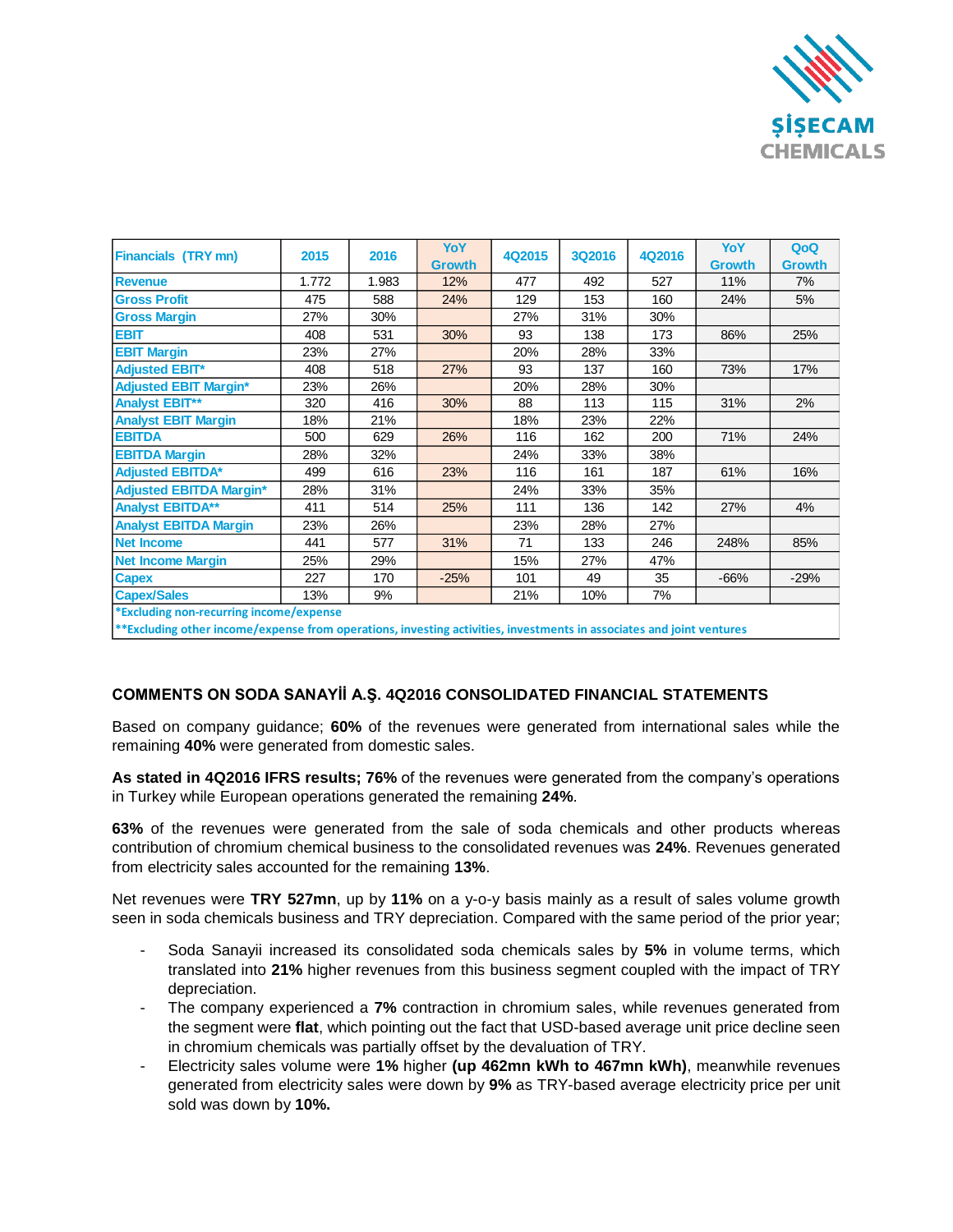- USD appreciated by **13% (USD/TRY increased from 2,9053 to 3,2771)** and EUR appreciated by **11% (EUR/TRY increased from 3,1843 to 3,5358)** on average against Turkish Lira.

Cost of goods sold were **TRY 367mn**, up by **6%** on a y-o-y basis as a result of sales volume growth in soda chemicals. However, the company's local currency biased cost structure, which enables it to be less prone to currency fluctuations, leads the ratio of cost of goods sold to revenues to come down from **73%** seen in 4Q2015 to **70%**.

**TRY 160mn** gross profit generated by Soda Sanayii, pointed out to a **24%** y-o-y increase and ending up in a gross profit margin of **30%**, which was more than **300 bps** above 4Q2015 gross profit margin.

Compared with the same period of 2015, gross profit generated from soda and other products grew by **34%** thanks to significant rise in segmental revenues most of which was a result of FX rate increase. Meanwhile, even though there was a contraction in volume wise chromium chemicals sales, with the rise in FX rates, both revenues and cost of goods sold in relation with this business segment were **flat** on a y-o-y basis. Accordingly, contribution of soda chemicals and other products sales to the company's consolidated gross profit was increased from 62% to **69%**, while chromium segment's share declined from **38%** to **31%**.

Operating expenses recorded in this quarter were **8%** higher than the expenses seen in the same period 2015 **(TRY 45mn vs TRY 41mn)**, and being recorded at **8,5%**, OPEX/net sales ratio was **nearly unchanged**.

Based on the financial reporting principles, FX gains and losses in relation with the operations are booked under "other operating income and expenses". In 4Q2016, Soda Sanayii's net other income from main operations was **TRY 26 mn** whereas the company recorded **TRY 4mn** net other income in the previous quarter. Q-o-Q devaluation of TRY against USD was **11%** in 4Q2016 and **2%** in 3Q2016. Similarly, TRY depreciated by **7%** against EUR on a q-o-q basis in 4Q2016 and **1%** in 3Q2016. Consequently, the company recorded a significant upswing in net other income from main operations.

In addition to the Eurobond investments Soda Sanayii made in 3Q2016, the company enlarged its investment portfolio by further purchasing **TRY 46mn** equivalent USD-denominated long-term fixed income securities with semi-annual coupon payments and consequently the portfolio's **effective interest rate**  increased to **5,484%.** The company recorded **TRY 13mn** as revaluation gain on the fixed income securities, which is the sum of coupon payments debited to its account until the reporting date and discounted value of future coupon payments and face value of the Eurobonds. The company's share in profit/loss of associates were **TRY 19mn** in 4Q2016, up from **TRY 17mn** last year in the same period. Accordingly, Soda Sanayii's net income from investing activities including share in net profit of associates increased from **TRY 14mn** in 4Q2015 to **TRY 32mn** in 4Q2016.

It is noteworthy that the revaluation gain on the fixed income portfolio does not have a direct link with the company's main operations. Therefore, TRY 13mn revaluation gain should not be taken into account while evaluating the company's profitability on the EBIT&EBITDA levels. There were no one-off gains booked in 4Q2015.

Soda Sanayii's operational performance enabled the company to achieve record high profitability levels seen throughout its history. Excluding the aforementioned revaluation gain, Adjusted EBIT related to the period was **TRY 160mn** and EBITDA was **TRY 187mn** while the margins were **30% (up from 20% in 4Q2015)** and **35% (up from 24% in 4Q2015)**, respectively.

Soda Sanayii had a net financial income of **TRY 91mn** in 4Q2016 compared with **TRY 24mn** net financial losses recorded last year in the same period thanks to both increase in foreign currency deposits and rising FX rates.

In 4Q2016, the company recorded a net income of **TRY 246mn** and net margin of **47%** versus **TRY 71mn** and **15%** seen in the same period last year.